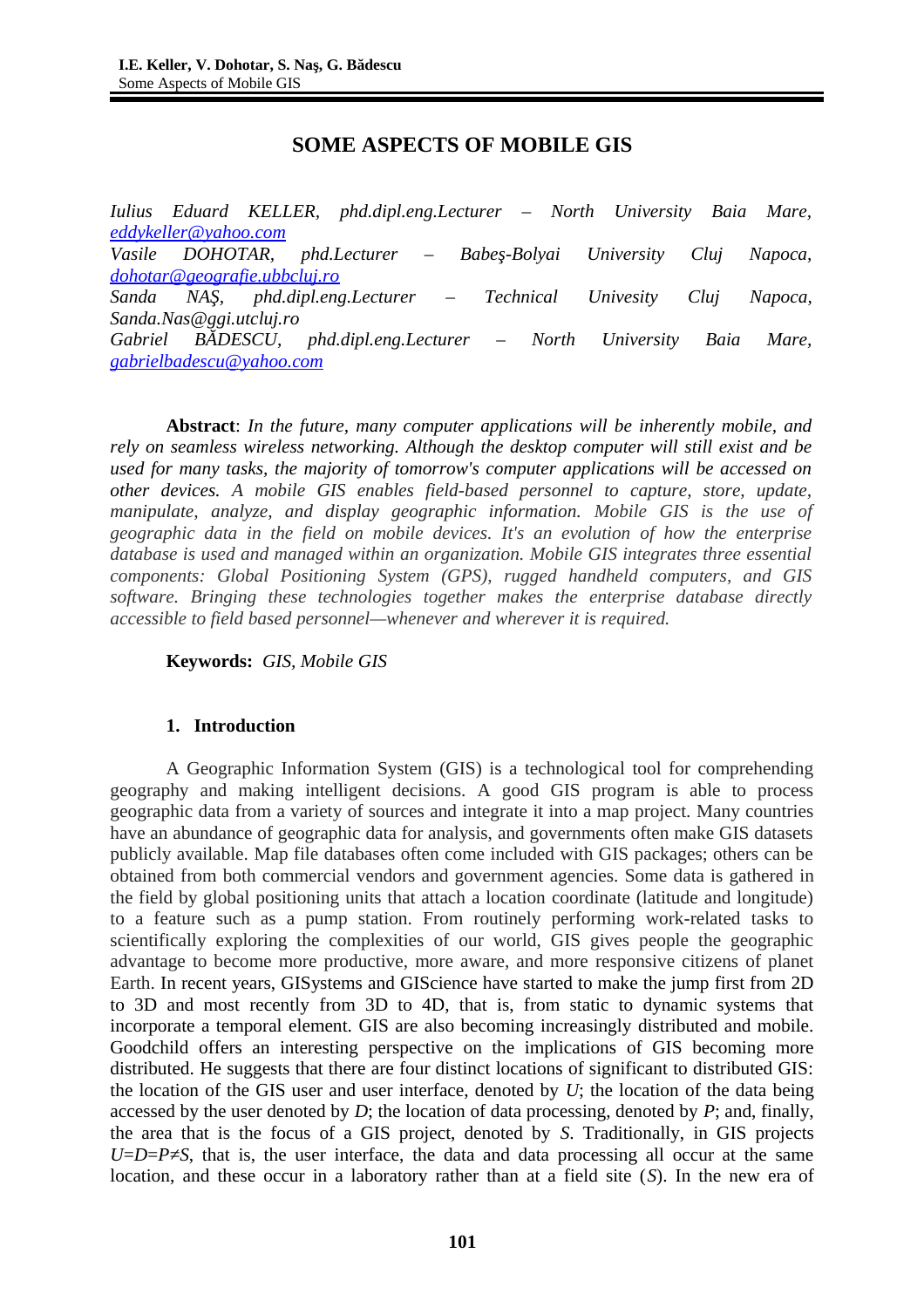distributed and mobile GIS, it is possible for  $U\neq D\neq P=S$ , that is, the user interface, the data and data processing can be at different locations, and some or all of them can be in the field.

Mobile GIS is the expansion of GIS technology from the office into the field. A mobile GIS enables field-based personnel to capture, store, update, manipulate, analyze, and display geographic information. Traditionally, the processes of field data collection and editing have been time consuming and error prone. Geographic data has traveled into the field in the form of paper maps. Field edits were performed using sketches and notes on paper maps and forms. Once back in the office, these field edits were deciphered and manually entered into the GIS database. The result has been that GIS data has often not been as up-todate or accurate as it could have been.

Firefighters, police officers, engineering crews, surveyors, utility workers, soldiers, census workers, field biologists, and others, use mobile GIS to complete the following tasks:

- **Field Mapping**  Create, edit, and use GIS maps in the field (figure 1).
- **Asset Inventories -**Create and maintain an inventory of asset locations and attribute information.
- **Asset Maintenance** Update asset location and condition and schedule maintenance.
- **Inspections -**Maintain digital records and locations of fi eld assets for legal code compliance and ticketing.
- **Incident Reporting—**Document the location and circumstances of incidents and events for further action or reporting.
- **GIS Analysis and Decision Making—**Perform measuring, buffering, geoprocessing, and other GIS analysis while in the field.



| <b>FireHydr</b>          | OK                   | $\times$ |
|--------------------------|----------------------|----------|
| 图 Page 1 图 Page 2 图 Page |                      |          |
| FlushSite                | No                   |          |
| Diameter                 | 6 inch               |          |
| Manufacturer             | CLOW                 |          |
| LineDiameter             | 12 inch              |          |
| avg_accu                 | 0.316981             |          |
| est accu                 | 0.316981             |          |
| SR_Num                   | $\overline{0}$       |          |
| Static                   | $\overline{0}$       |          |
|                          |                      |          |
| ArcPad                   | <b>SSS</b><br>462:32 |          |

Fig. 1. Collect water and sewer infrastructure information

#### **2. Mobile GIS**

Perhaps the most exciting area of computer system development continues to be in hand-held devices. There is a much greater variety in form factor (size, configuration or physical arrangement of a computer hardware), chip type and operating system than on desktop and server systems that have standardized on the Windows, Linux and Unix operating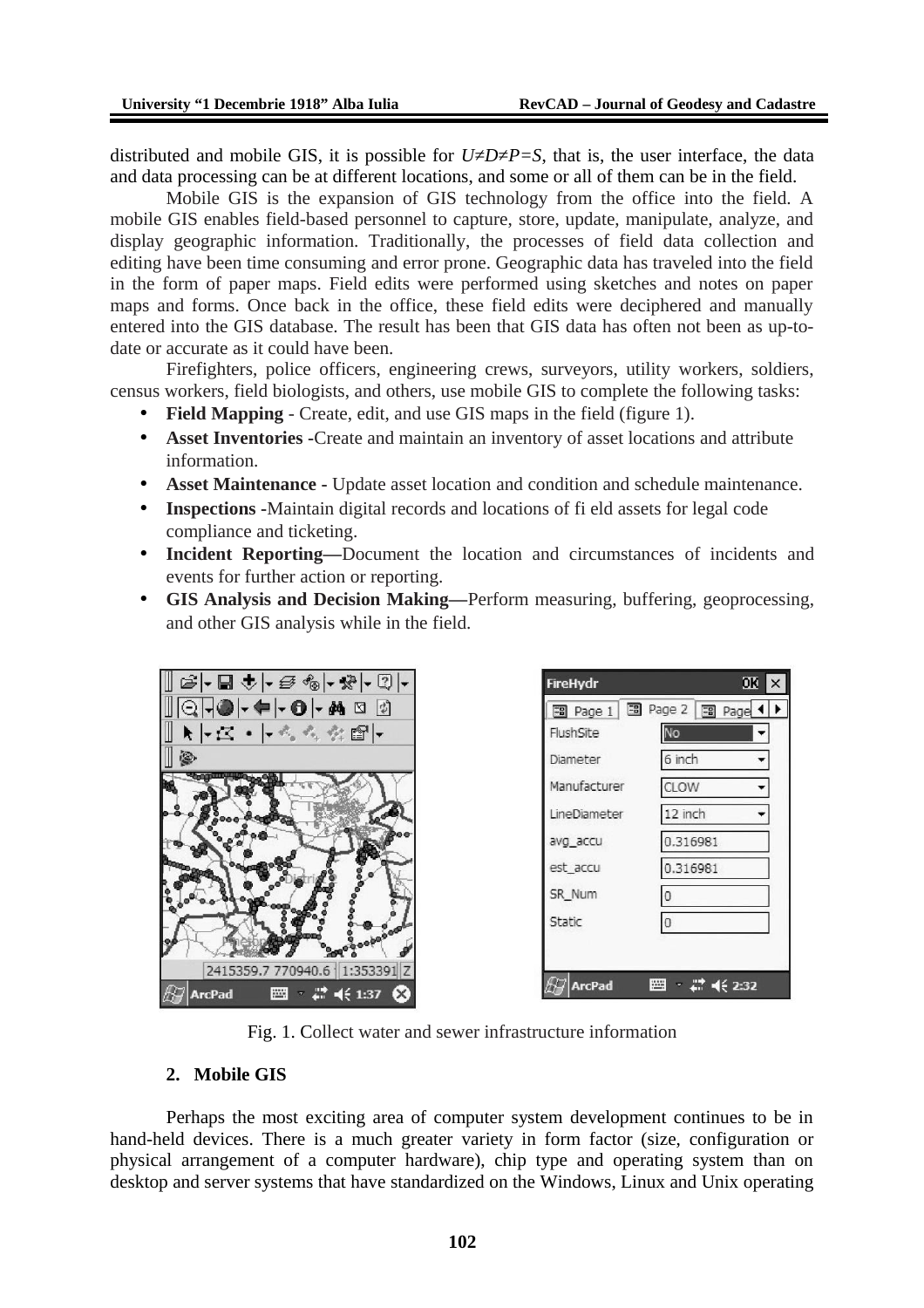systems and very similar form factors. Seldom do hand-held GIS exist in isolation; rather they represent the user's interaction with a wider system that in its most complete form comprises the following key elements (Figure 2):

- a hand-held client device with in-built location technology (e.g. GPS);
- a GIS application server with mapping, geoprocessing and data management capabilities (usually provided by a separate data server);
- a wireless / wire-line network for device-server communication.



Fig. 2. Mobile GIS Platform

There is a wide array of **hand-held devices** that can be classified into three types based on weight, power, cost and functional capabilities: *Portable PCs*, *PDAs* and *Mobile Phones*.

**Portable PCs** - These are powerful devices with advanced processors and local data storage and processing capabilities. Such systems can operate for extended periods disconnected from a network because they have local storage and processing capabilities. They are able to host advanced GIS data models and functions, and are suitable for advanced data collection tasks. Unfortunately there is a cost to using such systems – they tend to be heavy and have restricted battery life (4–6 hours). As a consequence they are often used in vehicles or for specialist tasks of short duration (e.g. updating work orders with 'as-built' information or dynamic fleet-vehicle routing).



Fig. 3. Hand-held GIS software solution

**PDAs** - These are medium capacity devices that balance weight/power/cost with functionality. The PDA devices that run the Windows Mobile operating system are archetypal examples of this middle category. With a small form factor, battery life in excess of 8 hours,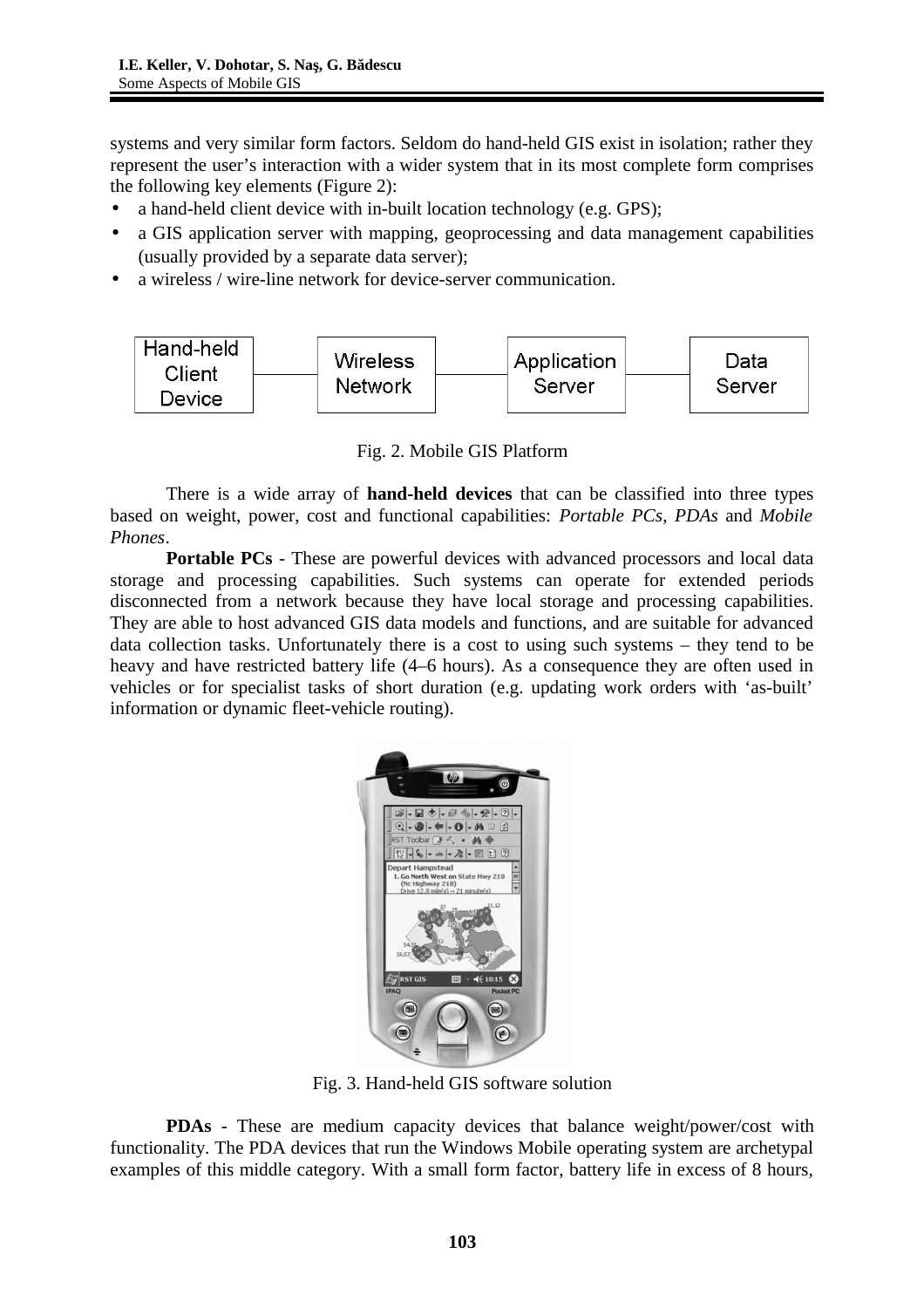these systems are the mainstay of personal GIS data collection and mapping. Specialist handheld GIS software solutions (e.g. ESRI ArcPad) have been developed that exploit the capabilities and deal with the restrictions (medium speed processors, limited screen size and resolution, and no keyboard) inherent in PDA hardware devices (Figure 3).

**Mobile Phones** - These are lightweight, personal hand-held devices. This category is dominated by mobile telephones and similar devices (e.g. Blackberry pagers). Such devices assume an always-connected model because they have limited local storage and processing capabilities, and therefore rely on services provided by servers. The availability of mobile phones with embedded GPS and advances in server/network location fixing technologies have opened up a wide range of geographic uses for these devices. The devices in this class of hand-held system are most suitable in situations where mobility (lightweight, long battery life ) is of paramount importance, and where there is a wireless connection to a server.

An interesting trend is the fusing of PDA and mobile phone technologies to create hybrid devices that have both good connectivity and local processing and storage. The connectivity is usually provided by a wireless telephone service (e.g. GSM - Global System for Mobile communication), as well as local area network access (e.g. 802.11 or WiFi). The standard devices have a ¼ VGA resolution screen and 256 MB RAM storage, with at least a 600 MHz processor. These devices are capable of running quite powerful hand-held GIS mapping and data collection applications.

**Wireless Communication Network**. Mobile communication is set to be one of the key technologies of the 21st century. Mobile phones have not only gained currency and acceptance worldwide, but did so with a speed that outstrips many other technical innovations at any point in history.

As shown in Figure 4, one of the key 3G technologies is *GPRS (General Packet Radio Services)*. It is an "always on" communication service that transfers information in the same way that Internet does by breaking data up into 'packets' that each follow their own, shortest available route to their destination, where they are reassembled at the receiving end. GPRS currently supports an average data rate of 115 kb/sec, but this speed is only achieved by dedicating all eight time slots to GPRS (the GPRS maximum theoretical data rate under perfect radio conditions is 171 kb/sec).



Fig. 4. Wide Area Mobile Network Evolution to 3G Time Division Multiple Access

*EDGE (Enhanced Data rates for Global Evolution)* is a 3G wireless technology that is capable of handling high-speed data. EDGE occasionally is called "E-GPRS" because it is an enhancement of the GPRS network.EDGE cannot be deployed by itself, it must be added to an existing GPRS network.EDGE's real world data rates are far lower than its theoretical peaks of 473 kb/sec.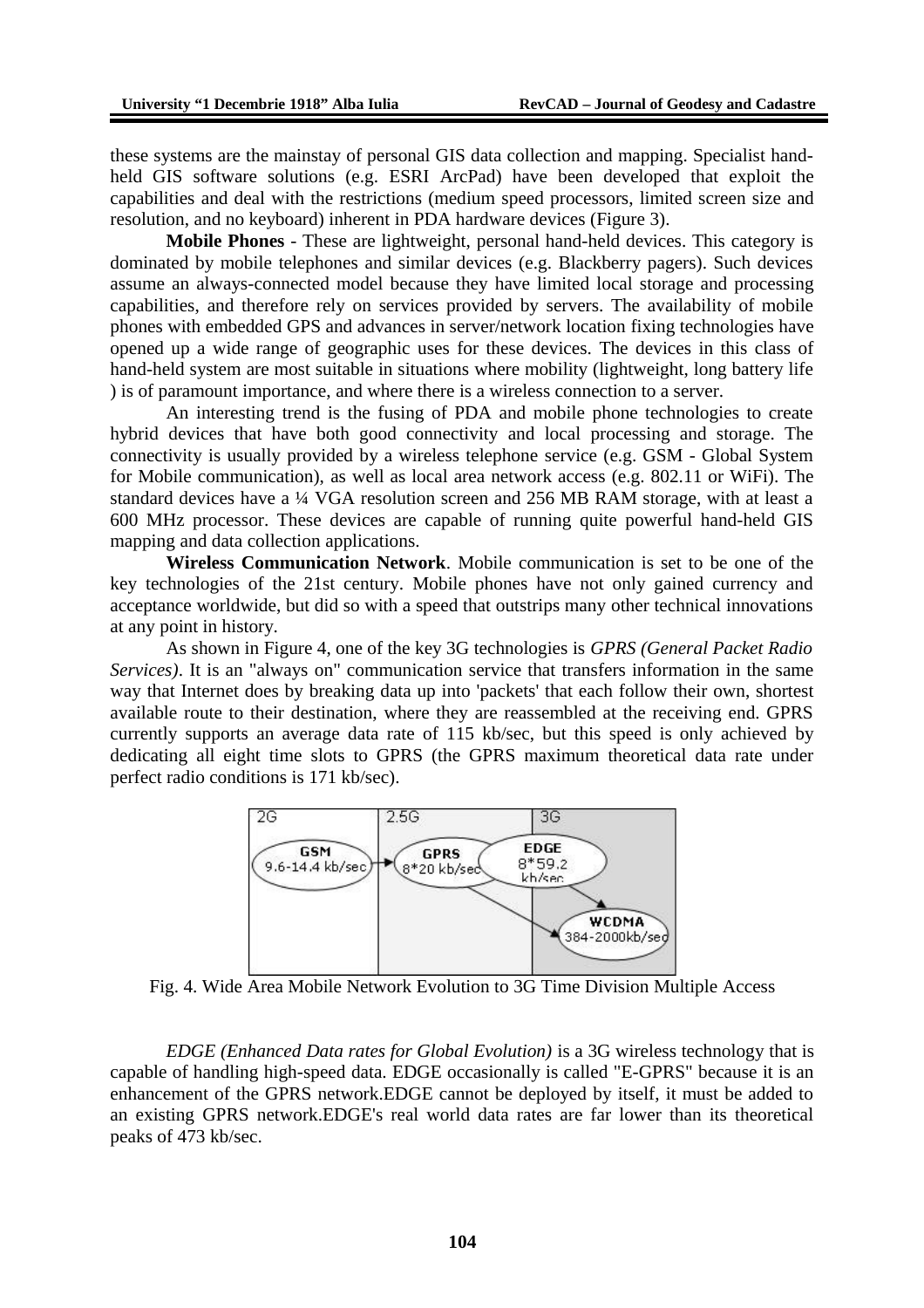*WCDMA (Wideband Code Division Multiple Access)* is a high speed 3G mobile technology adopted as a standard by the International Telecommunications Union.WCDMA can reach speeds from 384kb/sec to 2Mb/sec.

The basic functions of GIS system are: (i) storage; (ii) processing; (iii) management; (iv) analysis; and (v) displaying spatial information by involving computer-assisted cartography and a spatial database. Considering the requirements in application fields such as urban planning and management, transportation management and environment monitoring, GIS provides the powerful functionality of spatial analysis and decision support. Early applications of GIS in these fields were limited and simple, however, mobile GIS changes the application pattern of GIS so that users can free themselves from desktop computers via mobile terminals. It therefore shortens the distance between GIS applications and users, and, based on the above list of functions, mobile GIS can provide very many more services than static GIS, even when considering the limitations of data volume and unstable communication.

Summarising, the characteristics of mobile GIS applications:

1. Reduced hardware configuration requirements of terminal devices. Usually an embedded processor has a small volume memory and low CPU frequency, and supports 'mini' peripheral equipment at the mobile terminal device. Compared with desktop computers, the performance of the hardware configuration is much lower, but mobile GIS can still execute the basic GIS functions.

2. Wireless networks as carriers. At present, though the wireless network is used to carry spatial information under conditions of unstable communication and considerable expense, it can be improved with the developing wireless communication systems.

3. It is easy for traditional GIS to manage distributed spatial data via the Internet/Intranet while, for mobile GIS, the management of massive data sets is difficult. As mobile GIS needs real-time information about location, spatial data management should be improved in distributed and dynamic computing environments.

4. Mobile GIS relies on real-time position information. High-quality mobile GIS services can be offered only when the terminals are supported with location information, because most spatial information provided by Mobile GIS relates to users' current locations.

5. The User Interface must be very user friendly in mobile GIS. Traditional GIS software is designed for professionals, and its operation and interface can be complex. But mobile GIS is oriented to the public, so the operations should be necessarily simpler and with simpler interfaces than traditional GIS because of small display screen of mobile terminals.

6. Location based services (LBS) emerge as pivotal in converting GIS from a professional application to a public service industry. LBS mean easy information provision on the basis of location defined by different kinds of indexing and navigation systems. For example, location based services can be provided using the location data of a mobile phone as the search criterion (Jensen et al., 2003).

# **3. Standards**

The following standards are associated with mobile GIS (Qingquan Li, 2006):

1. GSM, widely used and important standards, presented by the European Telecommunications Standards Institute (ETSI) Special Mobile Group (SMG) in 1990;

2. CDMA/W-CDMA specifications (the third-generation partnership project, 3GPP) (Adams et al., 2004);

3. UMTS (Universal Mobile Telecommunications System) technical specifications (which include standards for the 3G mobile Internet);